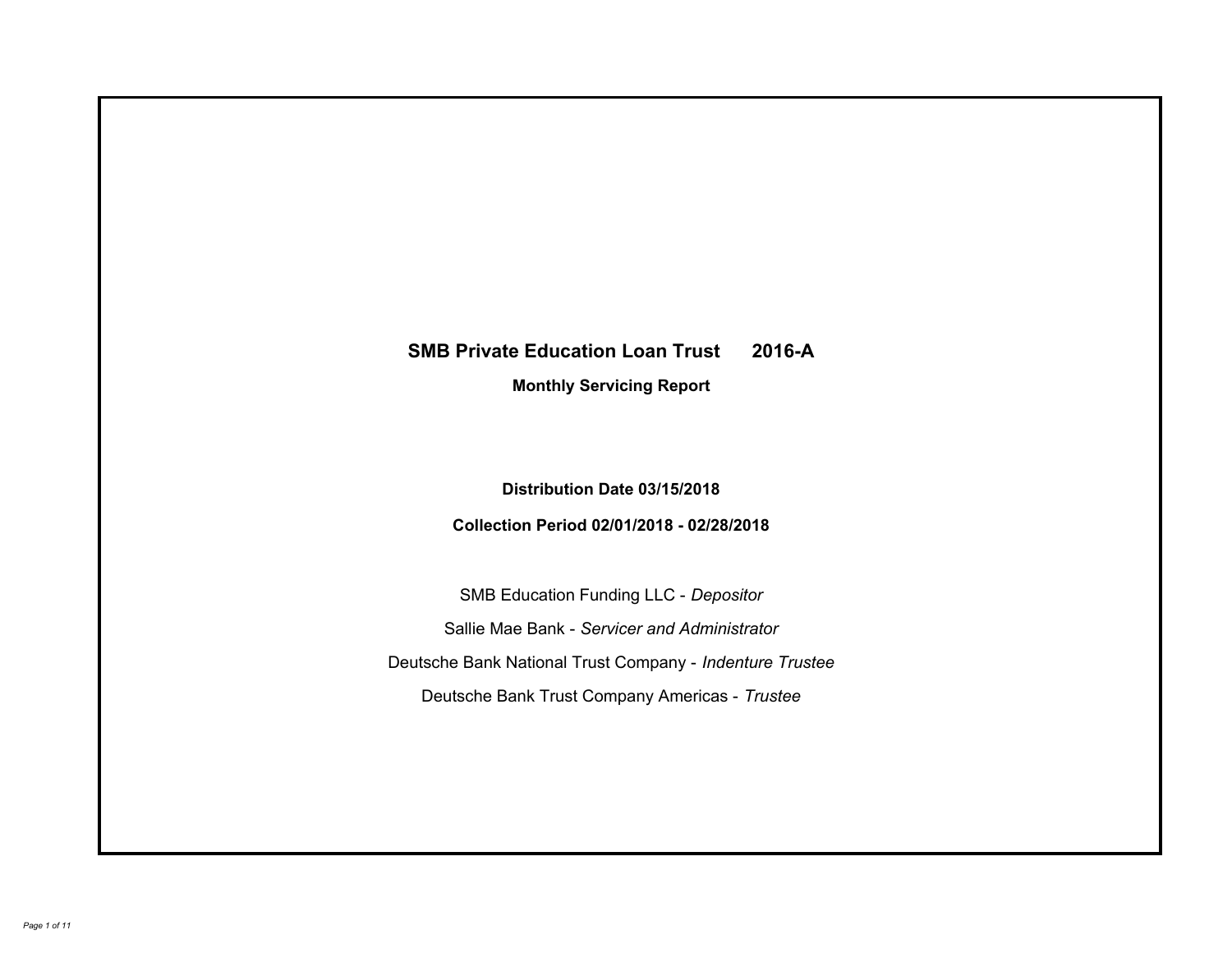| Α           | <b>Student Loan Portfolio Characteristics</b>                  |                                              | <b>Settlement Date</b><br>05/26/2016 | 01/31/2018           | 02/28/2018           |
|-------------|----------------------------------------------------------------|----------------------------------------------|--------------------------------------|----------------------|----------------------|
|             | <b>Principal Balance</b>                                       |                                              | \$585,861,635.84                     | \$492,679,531.43     | \$486,590,431.13     |
|             | Interest to be Capitalized Balance                             |                                              | 32,367,510.93                        | 29,706,606.33        | 29,369,410.70        |
|             | Pool Balance                                                   |                                              | \$618,229,146.77                     | \$522,386,137.76     | \$515,959,841.83     |
|             | Weighted Average Coupon (WAC)                                  |                                              |                                      |                      |                      |
|             |                                                                | WAC1 (Contractual Interest Rate on the Loan) | 8.26%                                | 9.05%                | 9.03%                |
|             |                                                                | WAC2 (Average of Applicable Interest Rate)   | 8.23%                                | 8.99%                | 8.97%                |
|             | WAC3 (Average of Actual Interest Rate)                         |                                              | 8.16%                                | 8.91%                | 8.89%                |
|             | Weighted Average Remaining Term                                |                                              | 134.18                               | 126.90               | 126.82               |
|             | Number of Loans                                                |                                              | 53,959                               | 45,671               | 45,062               |
|             | Number of Borrowers                                            |                                              | 52,283                               | 43,982               | 43,398               |
|             | Pool Factor<br>Since Issued Total Constant Prepayment Rate (1) |                                              |                                      | 0.844971707<br>8.60% | 0.834577025<br>8.71% |
|             |                                                                |                                              |                                      |                      |                      |
| $\sf B$     | <b>Debt Securities</b>                                         | Cusip/Isin                                   | 02/15/2018                           |                      | 03/15/2018           |
|             | A1                                                             | 78449FAA9                                    | \$2,040,225.74                       |                      | \$0.00               |
|             | A2A                                                            | 78449FAB7                                    | \$218,000,000.00                     |                      | \$214,184,590.78     |
|             | A2B                                                            | 78449FAC5                                    | \$134,000,000.00                     |                      | \$131,654,748.46     |
|             | В                                                              | 78449FAD3                                    | \$50,000,000.00                      |                      | \$50,000,000.00      |
|             |                                                                |                                              |                                      |                      |                      |
| $\mathsf C$ | <b>Certificates</b>                                            | Cusip/Isin                                   | 02/15/2018                           |                      | 03/15/2018           |
|             | Residual                                                       | 78449F101                                    | \$100,000.00                         |                      | \$100,000.00         |
|             |                                                                |                                              |                                      |                      |                      |
| D           | <b>Account Balances</b>                                        |                                              | 02/15/2018                           |                      | 03/15/2018           |
|             | Reserve Account Balance                                        |                                              | \$1,557,854.00                       |                      | \$1,557,854.00       |
|             |                                                                |                                              |                                      |                      |                      |
| Ε           | <b>Asset / Liability</b>                                       |                                              | 02/15/2018                           |                      | 03/15/2018           |
|             | Overcollateralization Percentage                               |                                              | 22.65%                               |                      | 23.28%               |
|             | Specified Overcollateralization Amount                         |                                              | \$156,715,841.33                     |                      | \$154,787,952.55     |
|             | <b>Actual Overcollateralization Amount</b>                     |                                              | \$118.345.912.02                     |                      | \$120.120.502.59     |

(1) For additional information, see 'Since Issued CPR Methodology' found on page 11 of this report.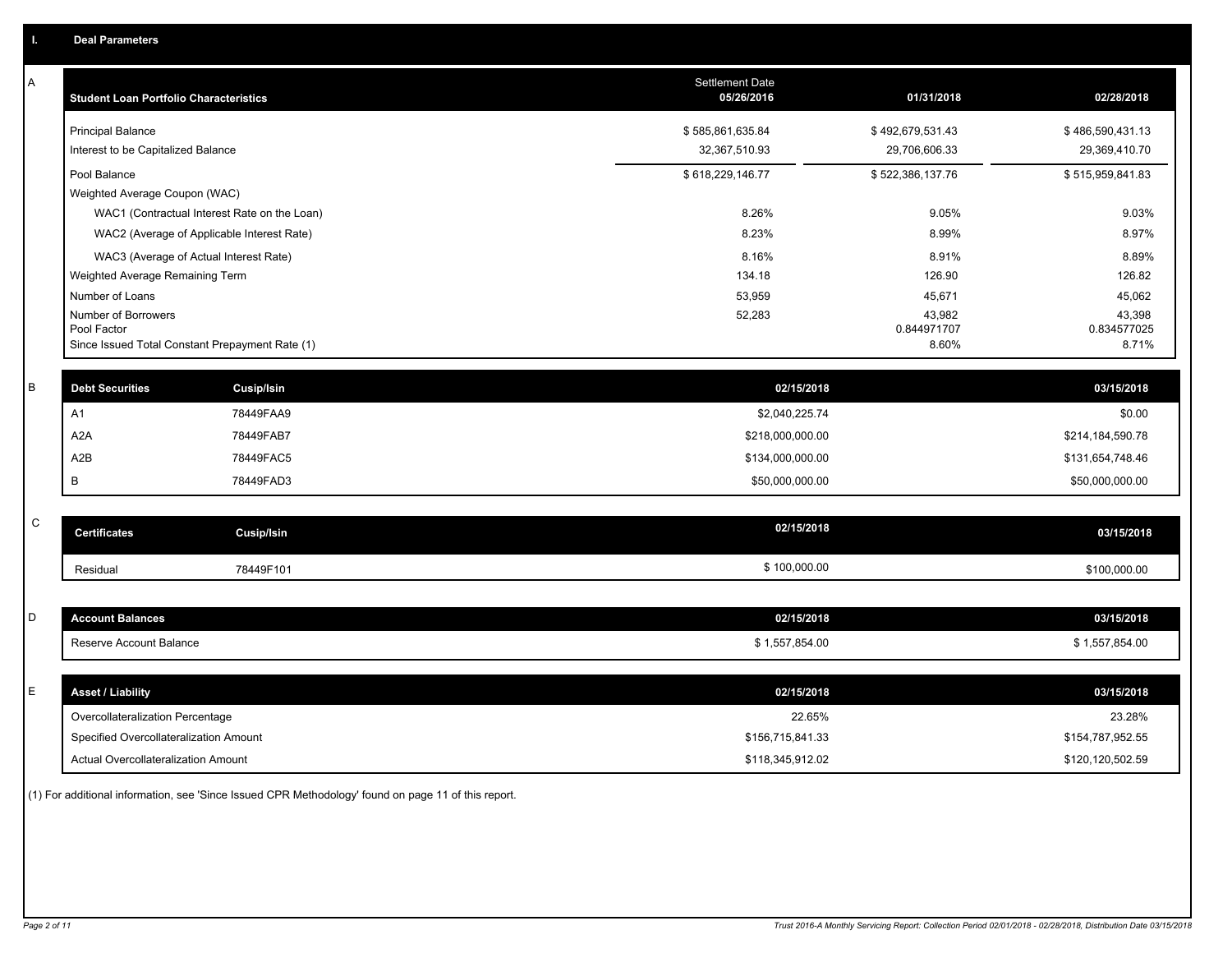### **II. 2016-A Trust Activity 02/01/2018 through 02/28/2018**

| Α | <b>Student Loan Principal Receipts</b>                           |                |
|---|------------------------------------------------------------------|----------------|
|   | <b>Borrower Principal</b>                                        | 7,123,669.87   |
|   | <b>Consolidation Activity Principal</b>                          | 0.00           |
|   | Seller Principal Reimbursement                                   | 0.00           |
|   | Servicer Principal Reimbursement                                 | 0.00           |
|   | Delinquent Principal Purchases by Servicer                       | 0.00           |
|   | <b>Other Principal Deposits</b>                                  | 15,606.16      |
|   | <b>Total Principal Receipts</b>                                  | \$7,139,276.03 |
| B | <b>Student Loan Interest Receipts</b>                            |                |
|   | <b>Borrower Interest</b>                                         | 2,307,003.41   |
|   | <b>Consolidation Activity Interest</b>                           | 0.00           |
|   | Seller Interest Reimbursement                                    | 0.00           |
|   | Servicer Interest Reimbursement                                  | 0.00           |
|   | Delinquent Interest Purchases by Servicer                        | 0.00           |
|   | <b>Other Interest Deposits</b>                                   | 829.03         |
|   | <b>Total Interest Receipts</b>                                   | \$2,307,832.44 |
| C | <b>Recoveries on Realized Losses</b>                             | \$55,814.83    |
| D | <b>Investment Income</b>                                         | \$10,323.72    |
| Е | <b>Funds Borrowed from Next Collection Period</b>                | \$0.00         |
| F | <b>Funds Repaid from Prior Collection Period</b>                 | \$0.00         |
| G | Loan Sale or Purchase Proceeds                                   | \$0.00         |
| H | Initial Deposits to Distribution Account                         | \$0.00         |
|   | <b>Excess Transferred from Other Accounts</b>                    | \$0.00         |
| J | <b>Borrower Benefit Reimbursements</b>                           | \$0.00         |
| Κ | <b>Other Deposits</b>                                            | \$0.00         |
| Г | <b>Other Fees Collected</b>                                      | \$0.00         |
| М | <b>AVAILABLE FUNDS</b>                                           | \$9,513,247.02 |
| N | Non-Cash Principal Activity During Collection Period             | \$1,050,175.73 |
| O | Aggregate Purchased Amounts by the Depositor, Servicer or Seller | \$16,435.19    |
| P | Aggregate Loan Substitutions                                     | \$0.00         |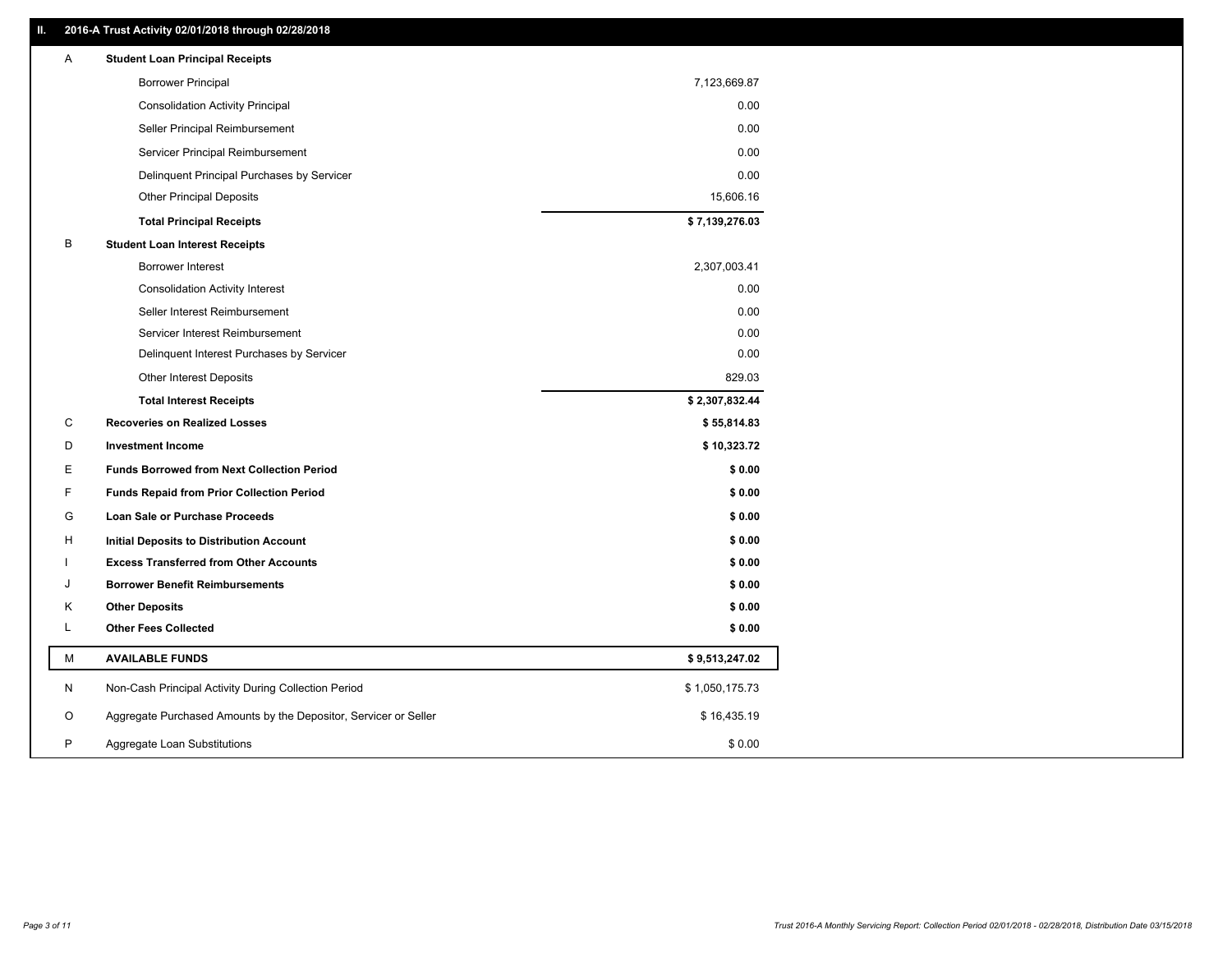|                   |                       |                          |         |                                                           | <b>Loans by Repayment Status</b> |                            |                          |         |                                                                  |                |                            |
|-------------------|-----------------------|--------------------------|---------|-----------------------------------------------------------|----------------------------------|----------------------------|--------------------------|---------|------------------------------------------------------------------|----------------|----------------------------|
|                   |                       |                          |         | 02/28/2018                                                |                                  |                            |                          |         | 01/31/2018                                                       |                |                            |
|                   |                       | <b>Wtd Avg</b><br>Coupon | # Loans | Principal and<br><b>Interest Accrued</b><br>to Capitalize | % of Principal                   | % of Loans in<br>Repay (1) | <b>Wtd Avg</b><br>Coupon | # Loans | <b>Principal and</b><br><b>Interest Accrued</b><br>to Capitalize | % of Principal | % of Loans in<br>Repay (1) |
| INTERIM:          | IN SCHOOL             | 9.84%                    | 5,135   | \$71,152,213.13                                           | 13.790%                          | $-$ %                      | 9.85%                    | 5,368   | \$73,771,447.18                                                  | 14.122%        | $-$ %                      |
|                   | GRACE                 | 9.67%                    | 1,433   | \$17,986,494.66                                           | 3.486%                           | $-$ %                      | 9.59%                    | 1,482   | \$18,361,645.87                                                  | 3.515%         | $-$ %                      |
|                   | <b>DEFERMENT</b>      | 9.78%                    | 2,034   | \$23,021,368.30                                           | 4.462%                           | $-$ %                      | 9.75%                    | 1,983   | \$22,250,896.04                                                  | 4.259%         | $-$ %                      |
| <b>REPAYMENT:</b> | <b>CURRENT</b>        | 8.60%                    | 34,125  | \$372,751,544.80                                          | 72.244%                          | 92.311%                    | 8.61%                    | 34,280  | \$373,871,431.55                                                 | 71.570%        | 91.635%                    |
|                   | 31-60 DAYS DELINQUENT | 9.44%                    | 651     | \$8,299,785.05                                            | 1.609%                           | 2.055%                     | 9.62%                    | 783     | \$9,869,084.29                                                   | 1.889%         | 2.419%                     |
|                   | 61-90 DAYS DELINQUENT | 9.65%                    | 328     | \$3,917,920.72                                            | 0.759%                           | 0.970%                     | 9.57%                    | 253     | \$3,116,228.22                                                   | 0.597%         | 0.764%                     |
|                   | > 90 DAYS DELINQUENT  | 10.01%                   | 116     | \$1,539,809.69                                            | 0.298%                           | 0.381%                     | 9.67%                    | 131     | \$1,348,113.05                                                   | 0.258%         | 0.330%                     |
|                   | <b>FORBEARANCE</b>    | 8.75%                    | 1,240   | \$17,290,705.48                                           | 3.351%                           | 4.282%                     | 9.02%                    | 1,391   | \$19,797,291.56                                                  | 3.790%         | 4.852%                     |
| <b>TOTAL</b>      |                       |                          | 45,062  | \$515,959,841.83                                          | 100.00%                          | 100.00%                    |                          | 45,671  | \$522,386,137.76                                                 | 100.00%        | 100.00%                    |

Percentages may not total 100% due to rounding \*

1 Loans classified in "Repayment" include any loan for which interim interest only, \$25 fixed payments or full principal and interest payments are due.

|                                                                                                                                                                                                           |                          |         | 02/28/2018                                                |                |                                |                          |         | 01/31/2018                                                       |                |                                |
|-----------------------------------------------------------------------------------------------------------------------------------------------------------------------------------------------------------|--------------------------|---------|-----------------------------------------------------------|----------------|--------------------------------|--------------------------|---------|------------------------------------------------------------------|----------------|--------------------------------|
|                                                                                                                                                                                                           | <b>Wtd Avg</b><br>Coupon | # Loans | Principal and<br><b>Interest Accrued</b><br>to Capitalize | % of Principal | % of Loans in<br>P&I Repay (2) | <b>Wtd Avg</b><br>Coupon | # Loans | <b>Principal and</b><br><b>Interest Accrued</b><br>to Capitalize | % of Principal | % of Loans in<br>P&I Repay (2) |
| IN SCHOOL<br>INTERIM:                                                                                                                                                                                     | 9.33%                    | 10,845  | \$150,614,127.72                                          | 29.191%        | $-$ %                          | 9.33%                    | 11,299  | \$155,836,225.07                                                 | 29.832%        | $-$ %                          |
| GRACE                                                                                                                                                                                                     | 9.25%                    | 2,732   | \$34,394,183.85                                           | 6.666%         | $-$ %                          | 9.19%                    | 2,858   | \$35,504,469.78                                                  | 6.797%         | $-$ %                          |
| <b>DEFERMENT</b>                                                                                                                                                                                          | 9.33%                    | 3,848   | \$43,612,363.00                                           | 8.453%         | $-$ %                          | 9.33%                    | 3,723   | \$41,674,718.05                                                  | 7.978%         | $-$ %                          |
| <b>CURRENT</b><br>P&I REPAYMENT:                                                                                                                                                                          | 8.49%                    | 25,369  | \$257,286,174.25                                          | 49.866%        | 89.541%                        | 8.51%                    | 25,317  | \$256,294,546.78                                                 | 49.062%        | 88.570%                        |
| 31-60 DAYS DELINQUENT                                                                                                                                                                                     | 9.38%                    | 597     | \$7,542,976.17                                            | 1.462%         | 2.625%                         | 9.61%                    | 717     | \$9,060,726.07                                                   | 1.734%         | 3.131%                         |
| 61-90 DAYS DELINQUENT                                                                                                                                                                                     | 9.62%                    | 317     | \$3,753,365.29                                            | 0.727%         | 1.306%                         | 9.61%                    | 244     | \$2,938,592.16                                                   | 0.563%         | 1.016%                         |
| > 90 DAYS DELINQUENT                                                                                                                                                                                      | 10.05%                   | 114     | \$1,465,946.07                                            | 0.284%         | 0.510%                         | 9.58%                    | 122     | \$1,279,568.29                                                   | 0.245%         | 0.442%                         |
| <b>FORBEARANCE</b>                                                                                                                                                                                        | 8.75%                    | 1,240   | \$17,290,705.48                                           | 3.351%         | 6.018%                         | 9.02%                    | 1,391   | \$19,797,291.56                                                  | 3.790%         | 6.841%                         |
| <b>TOTAL</b><br>$\star$<br>Percentages may not total 100% due to rounding<br>2 Loans classified in "P&I Repayment" includes only those loans for which scheduled principal and interest payments are due. |                          | 45,062  | \$515,959,841.83                                          | 100.00%        | 100.00%                        |                          | 45,671  | \$522,386,137.76                                                 | 100.00%        | 100.00%                        |

WAC reflects WAC3 To conform with company standard reporting these sections now include Princial and Interest Accrued to Capitalize.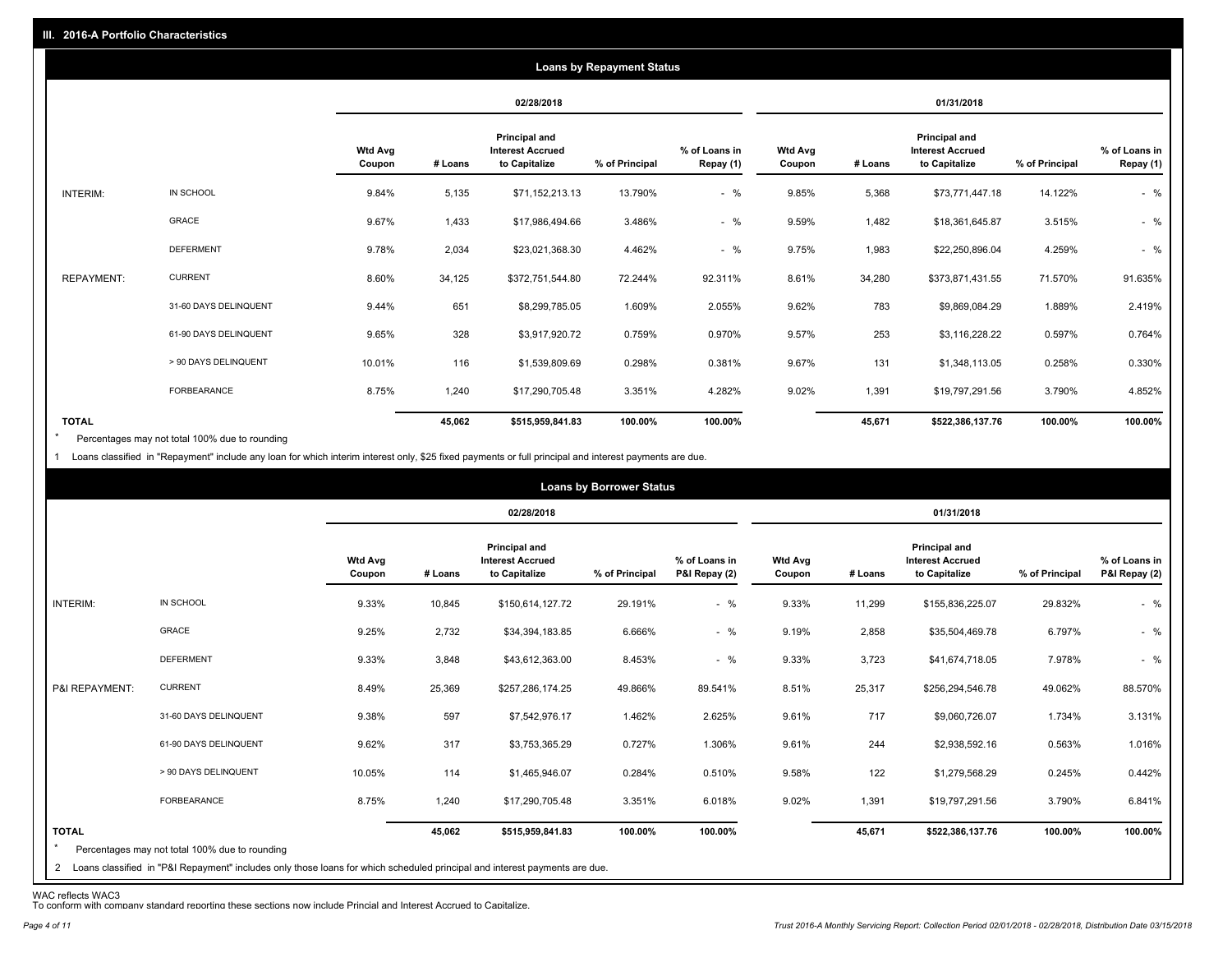|                                                                                                  | 2/28/2018        | 1/31/2018        |
|--------------------------------------------------------------------------------------------------|------------------|------------------|
| Pool Balance                                                                                     | \$515,959,841.83 | \$522,386,137.76 |
| Total # Loans                                                                                    | 45,062           | 45,671           |
| Total # Borrowers                                                                                | 43,398           | 43,982           |
| Weighted Average Coupon                                                                          | 8.97%            | 8.99%            |
| Weighted Average Remaining Term                                                                  | 126.82           | 126.90           |
| Percent of Pool - Cosigned                                                                       | 92.6%            | 92.6%            |
| Percent of Pool - Non Cosigned                                                                   | 7.4%             | 7.4%             |
| Borrower Interest Accrued for Period                                                             | \$3,309,510.03   | \$3,723,906.37   |
| <b>Outstanding Borrower Interest Accrued</b>                                                     | \$31,977,934.80  | \$32,507,714.10  |
| Gross Principal Realized Loss - Periodic *                                                       | \$428,968.14     | \$450,846.34     |
| Gross Principal Realized Loss - Cumulative *                                                     | \$8,918,057.77   | \$8,489,089.63   |
| Recoveries on Realized Losses - Periodic                                                         | \$55,814.83      | \$94,107.43      |
| Recoveries on Realized Losses - Cumulative                                                       | \$1,025,503.96   | \$969,689.13     |
| Net Losses - Periodic                                                                            | \$373,153.31     | \$356,738.91     |
| Net Losses - Cumulative                                                                          | \$7,892,553.81   | \$7,519,400.50   |
| Non-Cash Principal Activity - Capitalized Interest                                               | \$1,478,829.40   | \$678,555.27     |
| Since Issued Total Constant Prepayment Rate (CPR) (1)                                            | 8.71%            | 8.60%            |
| <b>Loan Substitutions</b>                                                                        | \$0.00           | \$0.00           |
| <b>Cumulative Loan Substitutions</b>                                                             | \$0.00           | \$0.00           |
| <b>Unpaid Servicing Fees</b>                                                                     | \$0.00           | \$0.00           |
| <b>Unpaid Administration Fees</b>                                                                | \$0.00           | \$0.00           |
| <b>Unpaid Carryover Servicing Fees</b>                                                           | \$0.00           | \$0.00           |
| Note Interest Shortfall                                                                          | \$0.00           | \$0.00           |
| Loans in Modification                                                                            | \$16,269,410.77  | \$14,774,694.12  |
| % of Loans in Modification as a % of Loans in Repayment (P&I)                                    | 6.02%            | 5.48%            |
|                                                                                                  |                  |                  |
| % Annualized Gross Principal Realized Loss - Periodic as a %<br>of Loans in Repayment (P&I) * 12 | 1.91%            | 2.01%            |
| % Gross Principal Realized Loss - Cumulative as a % of                                           |                  |                  |
| Original Pool Balance                                                                            | 1.44%            | 1.37%            |
|                                                                                                  |                  |                  |

\* In accordance with the Servicer's current policies and procedures, after September 1, 2017 loans subject to bankruptcy claims generally will not be reported as a charged-off unless and until they are delinquent for 120 d

(1) For additional information, see 'Since Issued CPR Methodology' found on page 11 of this report.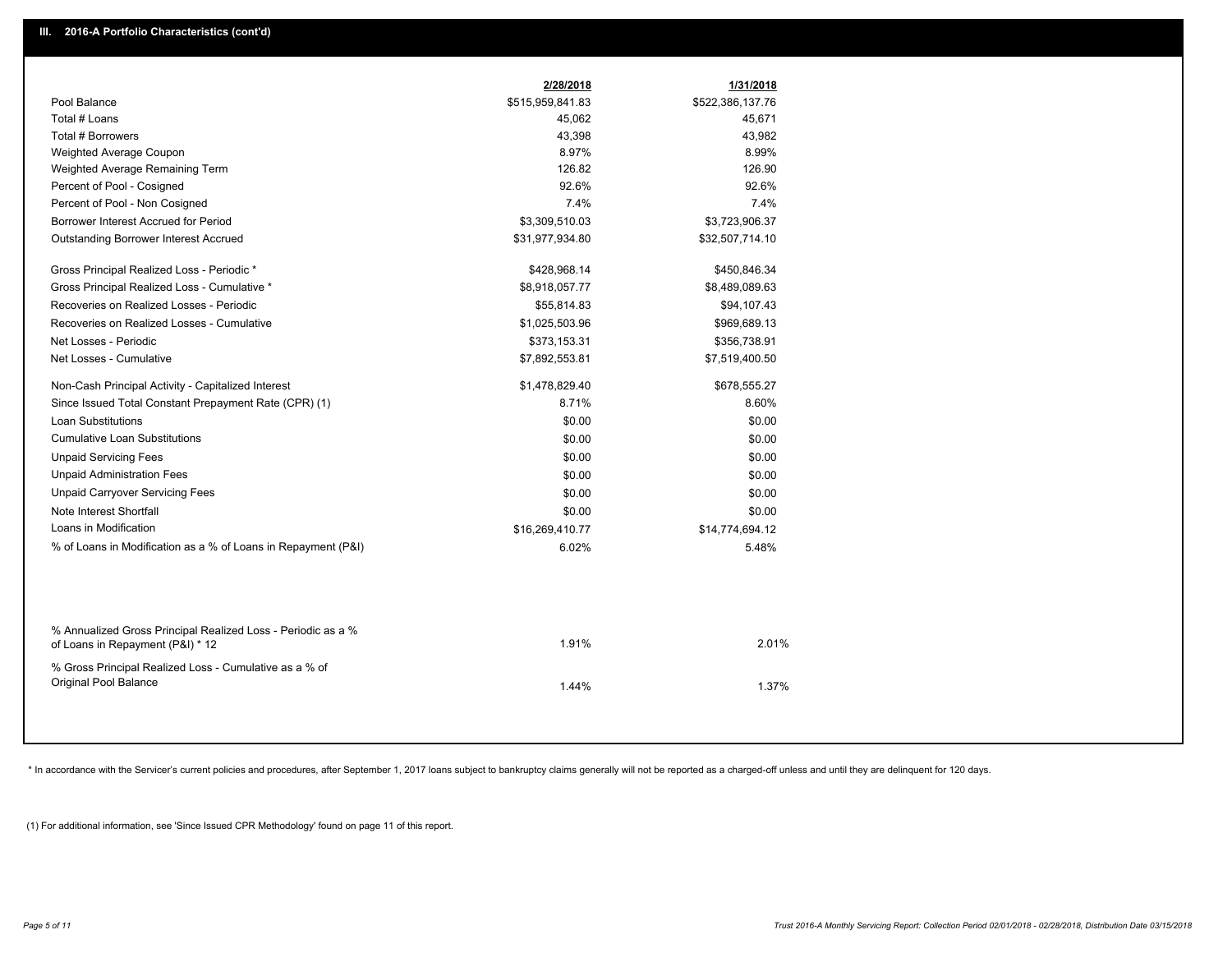#### **Loan Program**  A

|                                    | Weighted<br><b>Average Coupon</b> | # LOANS     | <b>\$ AMOUNT</b> | $%$ *     |
|------------------------------------|-----------------------------------|-------------|------------------|-----------|
| - Smart Option Interest-Only Loans | 7.85%                             | 10,376      | \$95,513,249.07  | 18.512%   |
| - Smart Option Fixed Pay Loans     | 8.93%                             | 12,256      | \$164,503,820.70 | 31.883%   |
| - Smart Option Deferred Loans      | 9.25%                             | 22.430      | \$255,942,772.06 | 49.605%   |
| - Other Loan Programs              | $0.00\%$                          | $\mathbf 0$ | \$0.00           | $0.000\%$ |
| <b>Total</b>                       | 8.89%                             | 45,062      | \$515,959,841.83 | 100.000%  |

\* Percentages may not total 100% due to rounding

B

C

**Index Type**

|                       | Weighted<br><b>Average Coupon</b> | # LOANS | <b>\$ AMOUNT</b> | $%$ *     |
|-----------------------|-----------------------------------|---------|------------------|-----------|
| - Fixed Rate Loans    | 8.53%                             | 8,535   | \$107,357,624.85 | 20.807%   |
| - LIBOR Indexed Loans | 8.98%                             | 36,527  | \$408,602,216.98 | 79.193%   |
| - Other Index Rates   | $0.00\%$                          |         | \$0.00           | $0.000\%$ |
| Total                 | 8.89%                             | 45,062  | \$515,959,841.83 | 100.000%  |

\* Percentages may not total 100% due to rounding

### **Weighted Average Recent FICO**

|                    |        |                  | $%$ *    |
|--------------------|--------|------------------|----------|
| $0 - 639$          | 3,227  | \$32,152,491.50  | 6.232%   |
| 640 - 669          | 2,614  | \$28,750,266.47  | 5.572%   |
| 670 - 699          | 5,166  | \$59,681,425.25  | 11.567%  |
| 700 - 739          | 10,148 | \$117,447,043.47 | 22.763%  |
| $740 +$            | 23,898 | \$277,883,333.45 | 53.858%  |
| N/A <sup>(1)</sup> | 9      | \$45,281.69      | 0.009%   |
| <b>Total</b>       | 45,062 | \$515,959,841.83 | 100.000% |

WAC reflects WAC3

To conform with company standard reporting these sections now include Princial and Interest Accrued to Capitalize.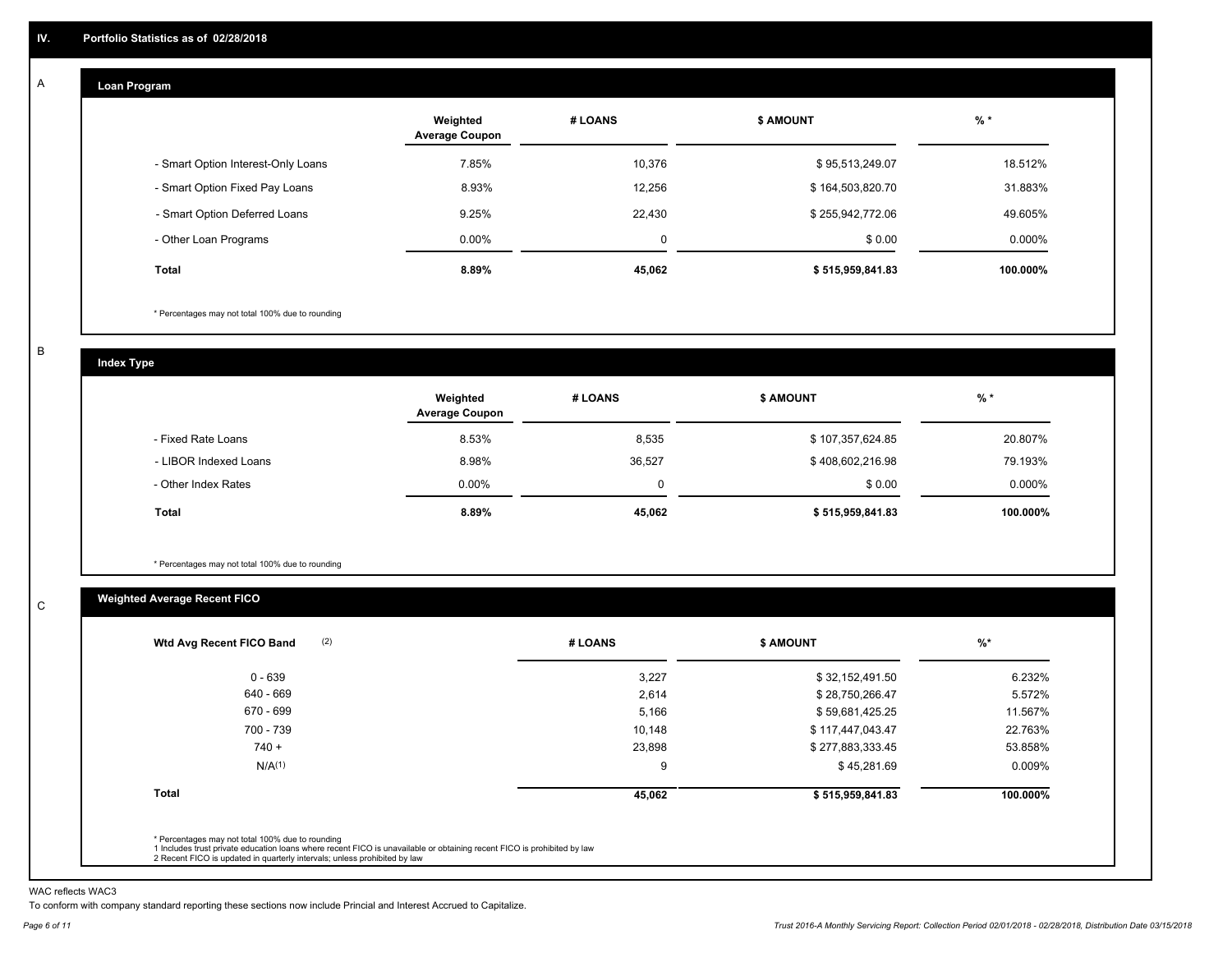| ۷. | 2016-A Reserve Account, Principal Distribution, and R-2 Certificate Calculations        |                  |  |
|----|-----------------------------------------------------------------------------------------|------------------|--|
| А. | <b>Reserve Account</b>                                                                  |                  |  |
|    | Specified Reserve Account Balance                                                       | \$1,557,854.00   |  |
|    | Actual Reserve Account Balance                                                          | \$1,557,854.00   |  |
| В. | <b>Principal Distribution Amount</b>                                                    |                  |  |
|    | Class A Notes Outstanding<br>i.                                                         | \$354,040,225.74 |  |
|    | Pool Balance<br>ii.                                                                     | \$515,959,841.83 |  |
|    | iii.<br>First Priority Principal Distribution Amount (i - ii)                           | \$0.00           |  |
|    | Class A and B Notes Outstanding<br>iv.                                                  | \$404,040,225.74 |  |
|    | First Priority Principal Distribution Amount<br>۷.                                      | \$0.00           |  |
|    | Pool Balance<br>vi.                                                                     | \$515,959,841.83 |  |
|    | Specified Overcollateralization Amount<br>Vii.                                          | \$154,787,952.55 |  |
|    | Regular Principal Distribution Amount (if (iv > 0, (iv - v) - (vi - vii))<br>viii.      | \$42,868,336.46  |  |
|    | Pool Balance<br>ix.                                                                     | \$515,959,841.83 |  |
|    | 10% of Initial Pool Balance<br>х.                                                       | \$61,822,914.68  |  |
|    | <b>First Priority Principal Distribution Amount</b><br>xi.                              | \$0.00           |  |
|    | Regular Principal Distribution Amount<br>xii.                                           | \$42,868,336.46  |  |
|    | Available Funds (after payment of waterfall items A through I)<br>xiii.                 | \$0.00           |  |
|    | Additional Principal Distribution Amount (if(vi <= x,min(xiii, vi - xi - xii)))<br>xiv. | \$0.00           |  |
|    |                                                                                         |                  |  |
| C. | R-2 Certificate                                                                         |                  |  |
|    | <b>Previous Notional Balance</b>                                                        | \$37,490,591.00  |  |
|    | Shortfall of Principal                                                                  | \$0.00           |  |
|    | Shortfall of Interest                                                                   | \$0.00           |  |
|    | <b>Current Notional Balance</b>                                                         | \$37,490,591.00  |  |
|    | Excess Distribution Allocated (1)                                                       | \$0.00           |  |
|    |                                                                                         |                  |  |
|    |                                                                                         |                  |  |

1. Until the notional amount of the R-2 Certificate is reduced to zero and if there is excess cash through the distribution available it will be distributed to the R-2 Certificate, otherwise the amount will be zero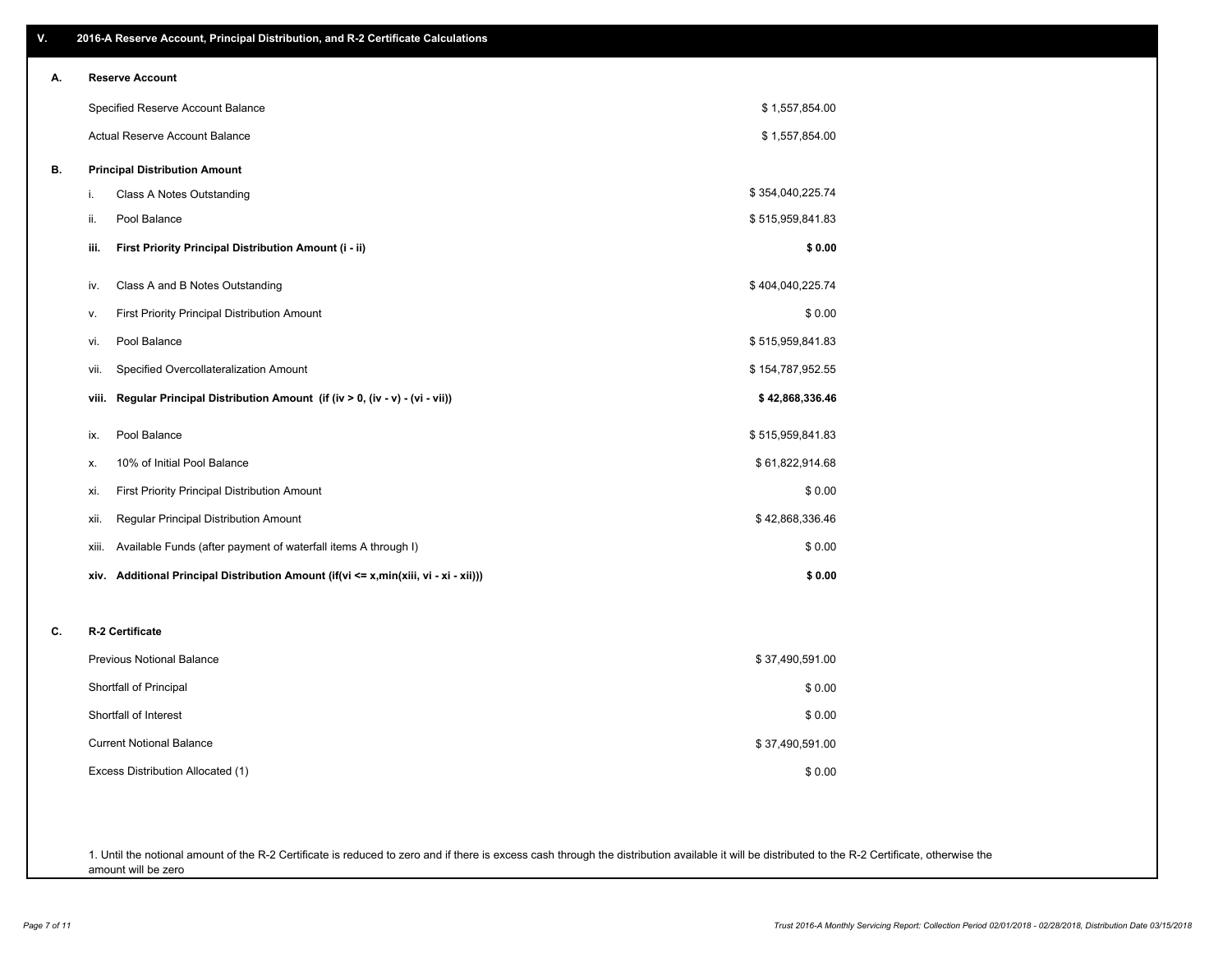|                                                         | Paid           | <b>Funds Balance</b> |
|---------------------------------------------------------|----------------|----------------------|
| <b>Total Available Funds</b>                            |                | \$9,513,247.02       |
| <b>Trustee Fees</b><br>A                                | \$0.00         | \$9,513,247.02       |
| В<br><b>Servicing Fees</b>                              | \$329,153.18   | \$9,184,093.84       |
| C<br>i. Administration Fees                             | \$8,333.00     | \$9,175,760.84       |
| ii. Unreimbursed Administrator Advances plus any Unpaid | \$0.00         | \$9,175,760.84       |
| Class A Noteholders Interest Distribution Amount<br>D   | \$815,916.01   | \$8,359,844.83       |
| Е<br><b>First Priority Principal Payment</b>            | \$0.00         | \$8,359,844.83       |
| Class B Noteholders Interest Distribution Amount<br>F.  | \$158,958.33   | \$8,200,886.50       |
| G<br>Reinstatement Reserve Account                      | \$0.00         | \$8,200,886.50       |
| H<br><b>Regular Principal Distribution</b>              | \$8,200,886.50 | \$0.00               |
| <b>Carryover Servicing Fees</b>                         | \$0.00         | \$0.00               |
| Additional Principal Distribution Amount<br>J           | \$0.00         | \$0.00               |
| Κ<br>Unpaid Expenses of Trustee                         | \$0.00         | \$0.00               |
| Unpaid Expenses of Administrator<br>L                   | \$0.00         | \$0.00               |
| i. Remaining Funds to the R-1 Certificateholder(s)<br>M | \$0.00         | \$0.00               |
| ii. Remaining Funds to the R-2 Certificateholder(s)     | \$0.00         | \$0.00               |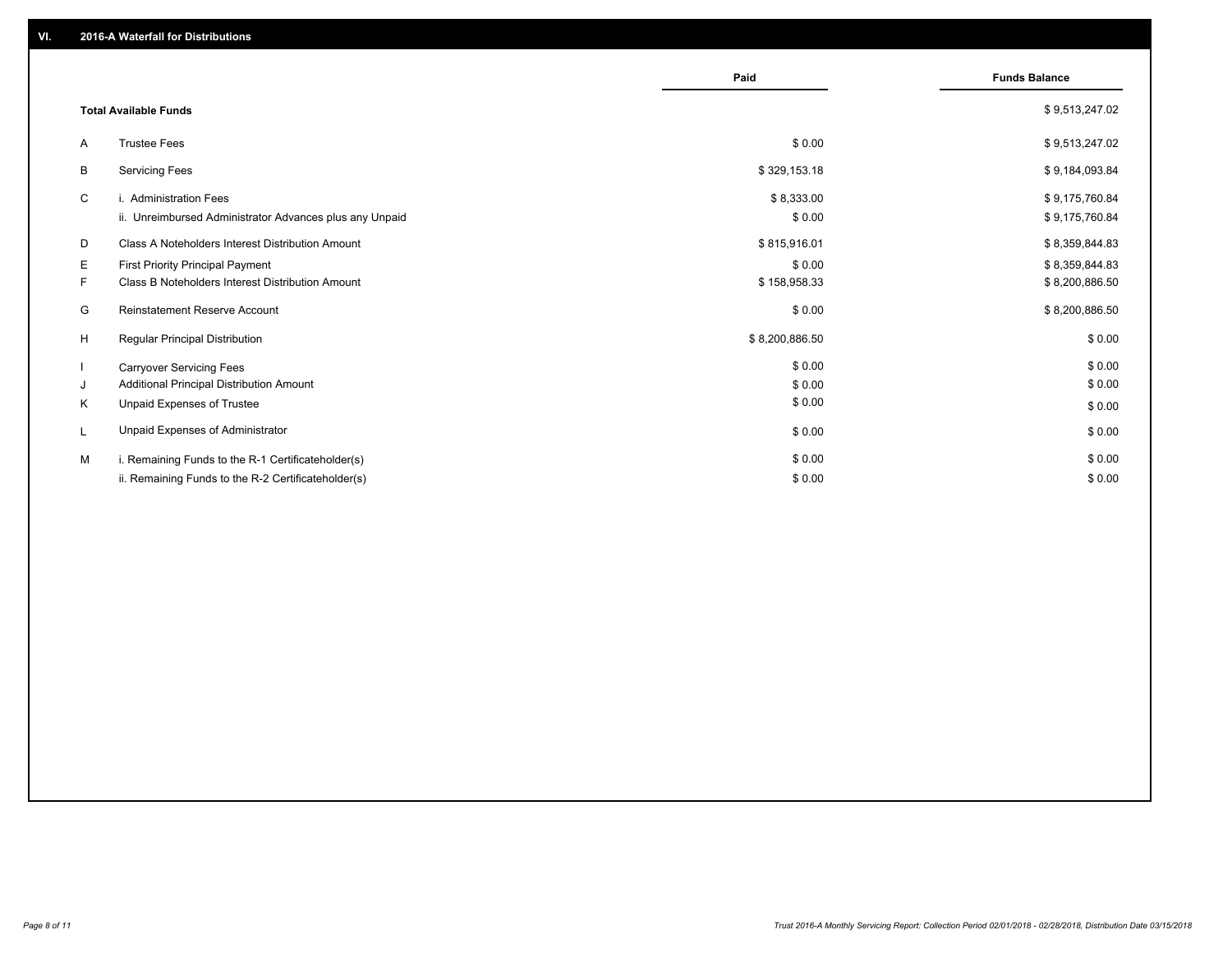| <b>Distribution Amounts</b>                                |                         |                         |                         |
|------------------------------------------------------------|-------------------------|-------------------------|-------------------------|
|                                                            | A1                      | A <sub>2</sub> A        | A <sub>2</sub> B        |
| Cusip/Isin                                                 | 78449FAA9               | 78449FAB7               | 78449FAC5               |
| <b>Beginning Balance</b>                                   | \$2,040,225.74          | \$218,000,000.00        | \$134,000,000.00        |
| Index                                                      | <b>LIBOR</b>            | <b>FIXED</b>            | <b>LIBOR</b>            |
| Spread/Fixed Rate                                          | 0.70%                   | 2.70%                   | 1.50%                   |
| Record Date (Days Prior to Distribution)                   | 1 NEW YORK BUSINESS DAY | 1 NEW YORK BUSINESS DAY | 1 NEW YORK BUSINESS DAY |
| <b>Accrual Period Begin</b>                                | 2/15/2018               | 2/15/2018               | 2/15/2018               |
| <b>Accrual Period End</b>                                  | 3/15/2018               | 3/15/2018               | 3/15/2018               |
| Daycount Fraction                                          | 0.07777778              | 0.08333333              | 0.07777778              |
| Interest Rate*                                             | 2.28750%                | 2.70000%                | 3.08750%                |
| <b>Accrued Interest Factor</b>                             | 0.001779166             | 0.002250000             | 0.002401389             |
| <b>Current Interest Due</b>                                | \$3,629.90              | \$490,500.00            | \$321,786.11            |
| Interest Shortfall from Prior Period Plus Accrued Interest | $\mathsf{\$}$ -         | $\mathsf{\$}$ -         | $S -$                   |
| <b>Total Interest Due</b>                                  | \$3,629.90              | \$490,500.00            | \$321,786.11            |
| <b>Interest Paid</b>                                       | \$3,629.90              | \$490,500.00            | \$321,786.11            |
| <b>Interest Shortfall</b>                                  | $\mathsf{\$}$ -         | $\mathsf{\$}$ -         | $S -$                   |
| <b>Principal Paid</b>                                      | \$2,040,225.74          | \$3,815,409.22          | \$2,345,251.54          |
| <b>Ending Principal Balance</b>                            | $\mathsf{\$}$ -         | \$214,184,590.78        | \$131,654,748.46        |
| Paydown Factor                                             | 0.013692790             | 0.017501877             | 0.017501877             |
| <b>Ending Balance Factor</b>                               | 0.000000000             | 0.982498123             | 0.982498123             |

\* Pay rates for Current Distribution. For the interest rates applicable to the next distribution date, please see https://www.salliemae.com/about/investors/data/SMBabrate.txt.

**VII. 2016-A Distributions**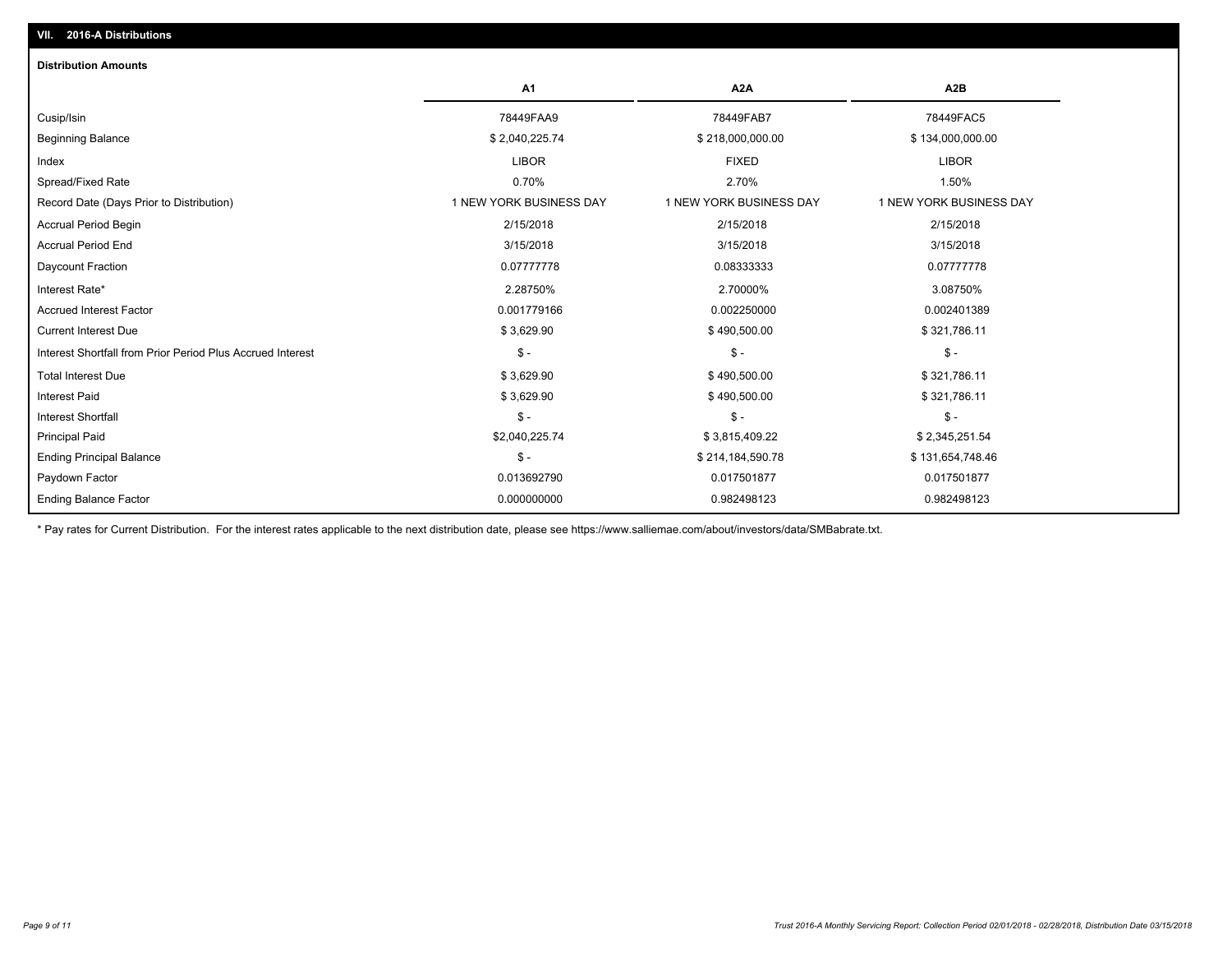| VII. 40 IV-A DISTINUTIONS                                  |                         |
|------------------------------------------------------------|-------------------------|
| <b>Distribution Amounts</b>                                |                         |
|                                                            | в                       |
| Cusip/Isin                                                 | 78449FAD3               |
| <b>Beginning Balance</b>                                   | \$50,000,000.00         |
| Index                                                      | <b>LIBOR</b>            |
| Spread/Fixed Rate                                          | 2.50%                   |
| Record Date (Days Prior to Distribution)                   | 1 NEW YORK BUSINESS DAY |
| Accrual Period Begin                                       | 2/15/2018               |
| <b>Accrual Period End</b>                                  | 3/15/2018               |
| Daycount Fraction                                          | 0.07777778              |
| Interest Rate*                                             | 4.08750%                |
| <b>Accrued Interest Factor</b>                             | 0.003179167             |
| <b>Current Interest Due</b>                                | \$158,958.33            |
| Interest Shortfall from Prior Period Plus Accrued Interest | $\frac{2}{3}$ -         |
| <b>Total Interest Due</b>                                  | \$158,958.33            |
| Interest Paid                                              | \$158,958.33            |
| <b>Interest Shortfall</b>                                  | $$ -$                   |
| <b>Principal Paid</b>                                      | $\frac{2}{3}$ -         |
| <b>Ending Principal Balance</b>                            | \$50,000,000.00         |
| Paydown Factor                                             | 0.000000000             |
| <b>Ending Balance Factor</b>                               | 1.000000000             |

\* Pay rates for Current Distribution. For the interest rates applicable to the next distribution date, please see https://www.salliemae.com/about/investors/data/SMBabrate.txt.

**VII. 2016-A Distributions**